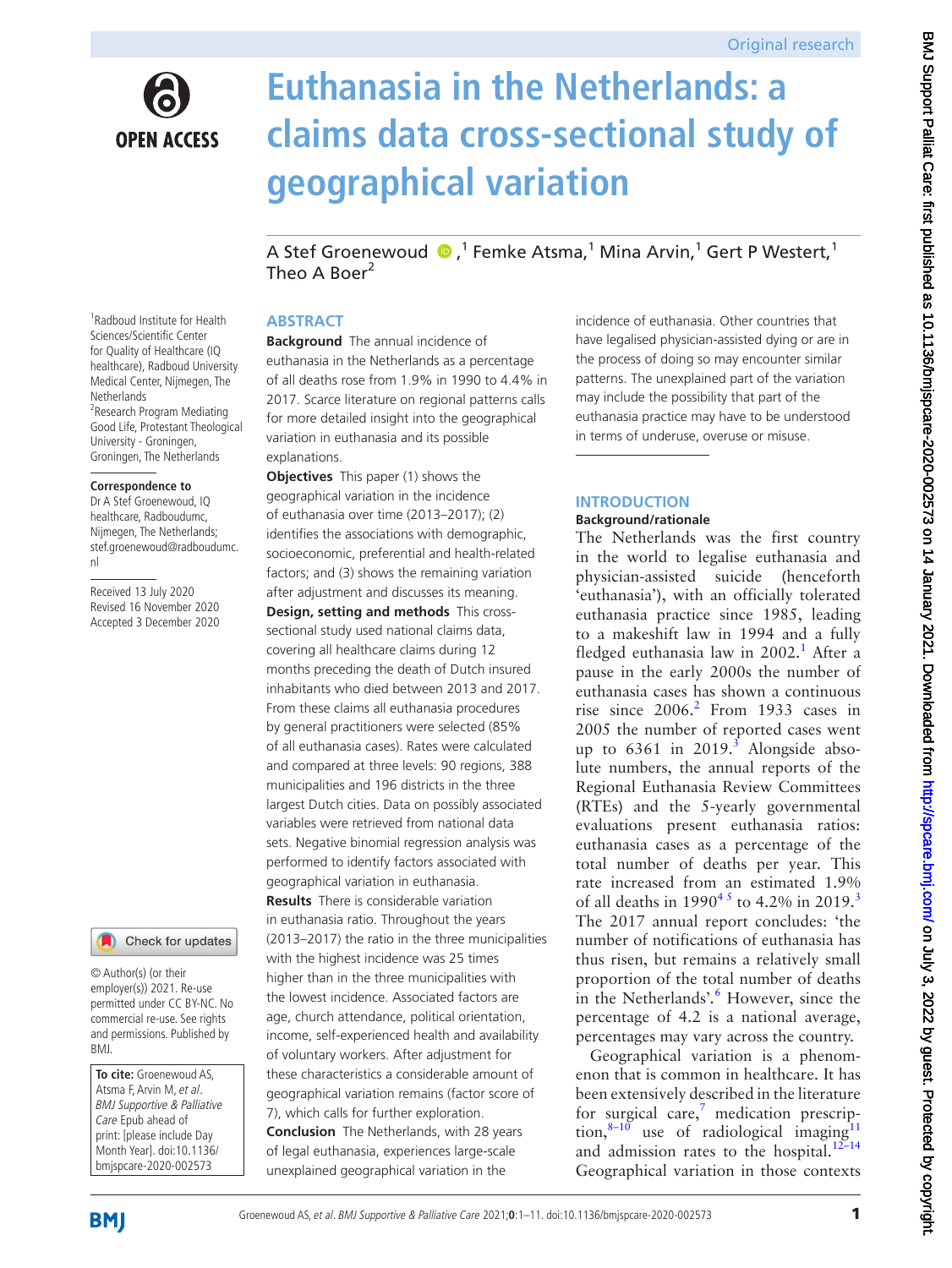is an issue, especially if it is *unwarranted*, which 'implies that many patients are getting procedures they do not want or need' (p1127).<sup>7</sup> Supply-driven clinical practice runs the risk that medical opinions dominate what patients actually want. If unwarranted geographical variation in surgery, medication prescription, diagnostics and hospital admission is considered problematic, then geographical variation in euthanasia, given its invasive and irreversible nature, should be of concern as well. Experiences from the Netherlands may be relevant internationally. Countries with more recent or planned legislation in the field of medically assisted dying may in the future face similar geographical variations and may want to address the corresponding ethical, medical and societal questions. For example, Canadian figures from 2019 show a factor of 4.7 difference in the incidence of medical assistance in dying as a percentage of all deaths between the health authorities of Vancouver Coastal (7.1%) and Fraser Health (1.5%).<sup>[15 16](#page-9-6)</sup>

To the best of our knowledge the current body of international literature on geographical variation in assisted dying consists of only one article. It explores differences in the euthanasia ratio between the five euthanasia regions in which the Netherlands is divided (1.7%–3.4%) and tries to explain these differences by demographic, socioeconomic, preferential and healthrelated differences between the regions.<sup>17</sup> Due to data limitations this proved to be hard. Highly aggregated data were retrieved from the five RTEs, resulting in only five regions that could be compared. Data on a more detailed level could shed light on the extent and the backgrounds of geographical variation.<sup>[18](#page-9-8)</sup> In line with this, Koopman and Putter $17$  conclude that 'more detailed research is needed to specify how and why the practice of [euthanasia and assisted suicide] differs between regions in the Netherlands and to what extent these differences reflect a deficiency in the quality of care, such as other forms of regional variation in health care practice' (p387)*.*

## **Objectives**

The aim of this paper is to answer the following research questions: (1) What is—at the level of all 90 two-digit postal code regions ('PC2-regions'), all 388 municipalities and districts within the three largest Dutch cities—the geographical variation in the incidence of euthanasia as a percentage of all deaths? (2) To what degree are these differences associated with demographic, socioeconomic, preferential and health-related regional differences? (3) What is the remaining variation if we adjust for these differences? (4) How should this remaining variation be interpreted and what are its implications for the future debate and research agenda on physician-assisted dying?

# **METHODS**

### **Design, setting and participants**

This cross-sectional study includes all Dutch insured persons (which is 99.9% of the Dutch population<sup>[19](#page-9-9)</sup>) deceased in one of the years 2013, 2014, 2015, 2016 or 2017. Since a vast majority (85%) of euthanasia cases are performed by general practitioners  $(GPs)$ ,  $20$ and because no (claims) data exist on euthanasia performed by other physicians, we selected all GP activities with the product code '13038-euthanasia' claimed for these patients somewhere during the 12 months preceding their deaths.

# **Data sources**

Seven data sources were used: (1) information about euthanasia claims (all GP activities with the product code '13038-euthanasia'), patient's age and gender, total number of deceased inhabitants and geographical information (two-digit postal code, municipality) were provided by Vektis. Vektis is a national data warehouse of all healthcare claims of all Dutch healthcare insurance companies. $^{21}$  (2) We used national data on the prevalence of euthanasia from the RTEs for data validation. (3) Data on inhabitants' political orientation were obtained from 'De Kiesraad'.<sup>22</sup> (4) Data on religion were retrieved from a research database by Statistics Netherlands  $(SN)$ .<sup>[23](#page-9-13)</sup> (5) Data on suicide in 24 Dutch cities were obtained from another SN database. $24$  (6) Data on types of household, social insurance, income and distance to the nearest hospital were retrieved from 'Core Figures on Districts' by SN.<sup>[25](#page-9-15)</sup> (7) Data on loneliness,  $26$  availability of informal care and voluntary workers,<sup>27</sup> depression,<sup>28</sup> functional,<sup>29</sup> visual $30$  and auditive $31$  limitations, being 'in control' of one's own life, $32$  and experienced physical condition $33$  were taken from a database shared by the Dutch Community Health Services, the Dutch National Institute on Health and Environment, and SN.

# **Variables**

The total number of euthanasia cases claimed by GPs, as well as the total number of deaths, and sample characteristics (gender and age) were collected for each year at the level of PC2 regions, municipalities and municipal districts (ie, four-digit postal codes, PC4). The possible explanatory variables were only available at the municipal level, with one common year for all variables: 2017. These variables include gender; age groups (0–14, 15–24, 25–44, 45–64 and 65+ yearsold); the percentage of votes for political parties in the 2017 parliamentary elections, divided (with respect to ethical issues<sup>[34](#page-9-24)</sup>) into conservative parties (CDA, ChristenUnie, SGP, DENK), middle parties (VVD, PVV, SP, 50plus, FvD) and liberal parties (D66, Groen Links, PvdA); the percentage of inhabitants who reported loneliness; the percentage of inhabitants who reported church attendance at least once per month; the percentage of inhabitants' self-reported religious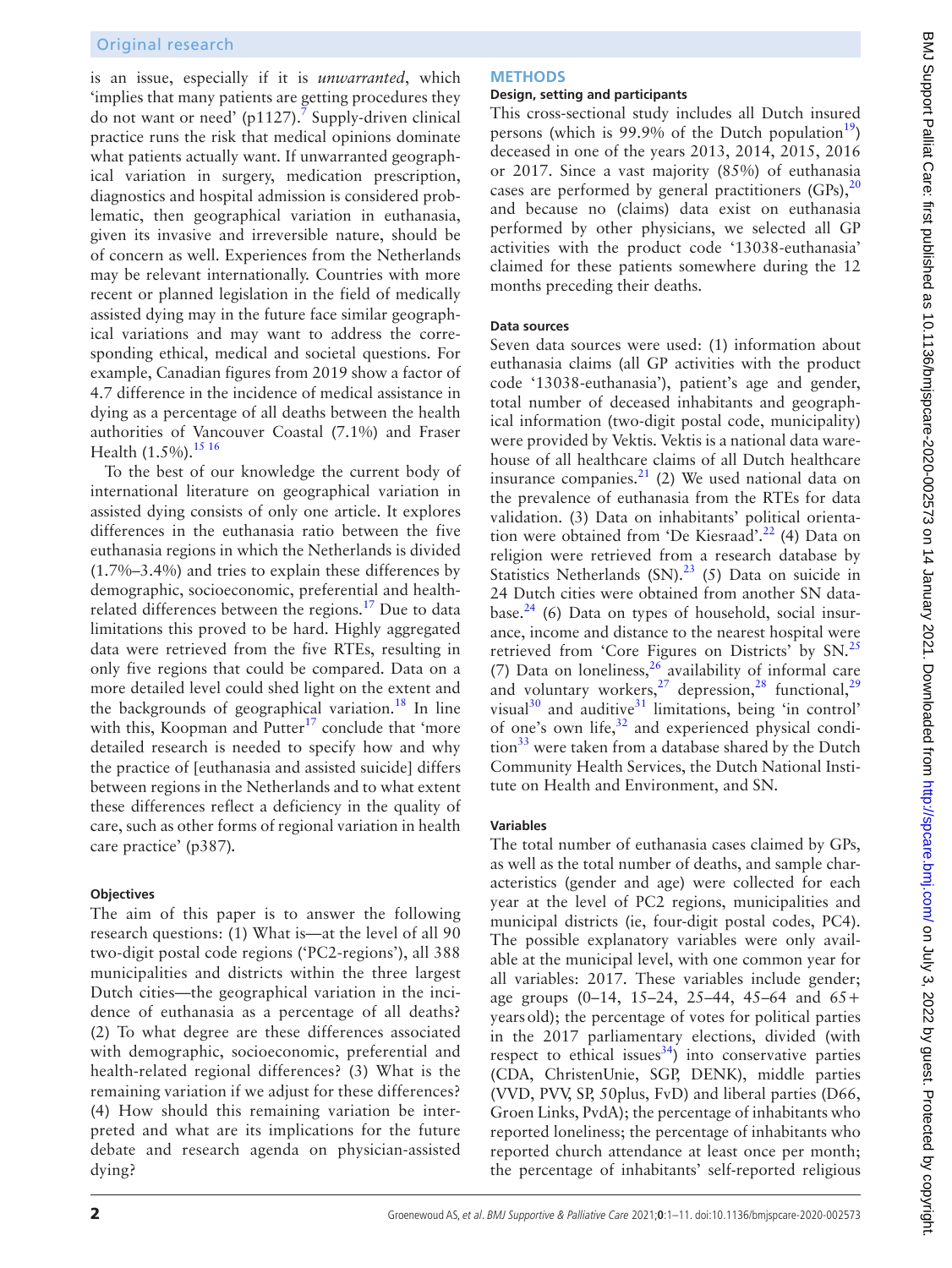beliefs; the percentage of non-Western immigrants; the composition of households; the number of inhabitants who were on social welfare, unemployed or disabled from employment; the percentage of inhabitants who received informal care, who provided informal care and their self-perceived burden of providing this care; the percentage of inhabitants who state that they provide voluntary work (this encompasses caring activities, as well as other work, and thus indicates the degree of social cohesion, as well as the availability of (help from) social networks in municipalities); the percentage of inhabitants who felt depressed; the percentage of inhabitants with functional, physical, visual or auditory limitations; the percentage of inhabitants who had good self-management and who were in good health; the median income; and the distance to the nearest hospital. In addition, the incidence of suicide for 24 cities (numbers for smaller municipalities are not provided for privacy reasons) was collected. Two municipalities had missing values on the variables 'percentage (…) receiving informal care', '(…) burden of providing informal care' and 'distance to nearest hospital'. We imputed these missing values with the MICE package in  $R<sup>35</sup>$  $R<sup>35</sup>$  $R<sup>35</sup>$ 

#### **Bias**

In order to verify the validity of the number of euthanasia cases and of the number of deaths derived from the claims data, and to prevent any selection bias, we compared these figures with the number of euthanasia cases reported by the RTEs and the death statistics by SN, respectively (see the Limitations and generalisability section). Furthermore, since small area variation might easily be biased by small sample sizes,  $3637$ we used a threshold of a minimum of 100 deaths per year at the municipality level and a minimum of 50 deaths at the district level.

#### **Statistical methods**

First, euthanasia ratios were calculated per year and per region. At the level of (1) all 90 PC2 regions, (2) all 388 municipalities and (3) the districts of the three largest Dutch cities—Amsterdam (67 districts), Rotterdam (68 districts) and The Hague (61 districts)—the total number of euthanasia cases in each year was divided by the total number of deaths in that year and multiplied by 100.

In order to quantify the variation in euthanasia at the three levels (our first objective), the average percentage of euthanasia in the highest three regions with at least 100 deaths was divided by the average percentage of euthanasia in the lowest three regions with at least 100 deaths and at least 1 case of euthanasia. For the largest cities, the same calculation was performed for the highest three districts with at least 50 deaths, versus the lowest three districts with at least 50 deaths and at least 1 case of euthanasia. This yielded the so-called 'factor score (FS)'. Although other measures have also

## Original research

been described to express geographical variation in healthcare utilisation (such as the systematic component of variation, IQR or SD), we chose this so-called 'minimum/maximum approach', which has been described in the literature as well $38$  and is currently used in several atlas projects.<sup>[39 40](#page-9-28)</sup> The  $\approx$  100/50 deaths thresholds' were chosen in order to avoid bias from small sample variation. The threshold of 'at least one euthanasia case' was used to avoid denominators of '0'. We did however count the number of municipalities/ districts with zero euthanasia cases because in terms of geographical variation it is relevant to know if a treatment does not occur at all in some regions. Following other geographical variation studies, $41$  and in order to adjust for outliers, we also calculated the so-called P95/P5 factor score by dividing the 95% percentile of the percentage of euthanasia by the 5% percentile of the percentage of euthanasia at all three levels.

To identify factors that are associated with variation (our second objective), we aggregated the euthanasia data of all years together (2013–2017). First we calculated crude factor scores for the entire period based on the lowest and highest areas. Second, a negative binomial regression analysis was performed on the multiple imputed data set (the 'full model'). The number of euthanasia cases was used as the dependent variable, with the total number of deaths as the offset term, and all possible explanatory factors were used as independent variables. Next, we selected our final model ('reduced model') using those variables that were statistically significant. We also explored collinearity by calculating the variation inflation factor (two variables were excluded for that reason: 'limitations in daily functioning' and 'household composition'). The data on the number of suicides in the 24 largest Dutch cities were not detailed enough to be included as a variable in the final model.

After obtaining the 'reduced model', we again calculated the amount of variation and explored whether part of the variation can be understood by means of the model (our third objective). Since geographical variation in euthanasia ratios is highest and most pronounced at the level of municipalities, and because data on possible explanatory variables are mostly available at that level, we aimed to understand regional variation at the level of municipalities. Of all 388 Dutch municipalities in our data, 42 had to be excluded due to lack of information of the possible explanatory variables. Other municipalities merged during the 5-year period for reasons of geographical reorganisation and were also excluded from the data set. After municipalities with '0' euthanasia cases and <100 deaths were excluded, a final number of 326 municipalities remained for the main analysis. To calculate the 'adjusted geographical variation score' for these municipalities, and following earlier research on geographical variation[,42](#page-9-30) we divided its *observed* percentage of euthanasia cases by the calculated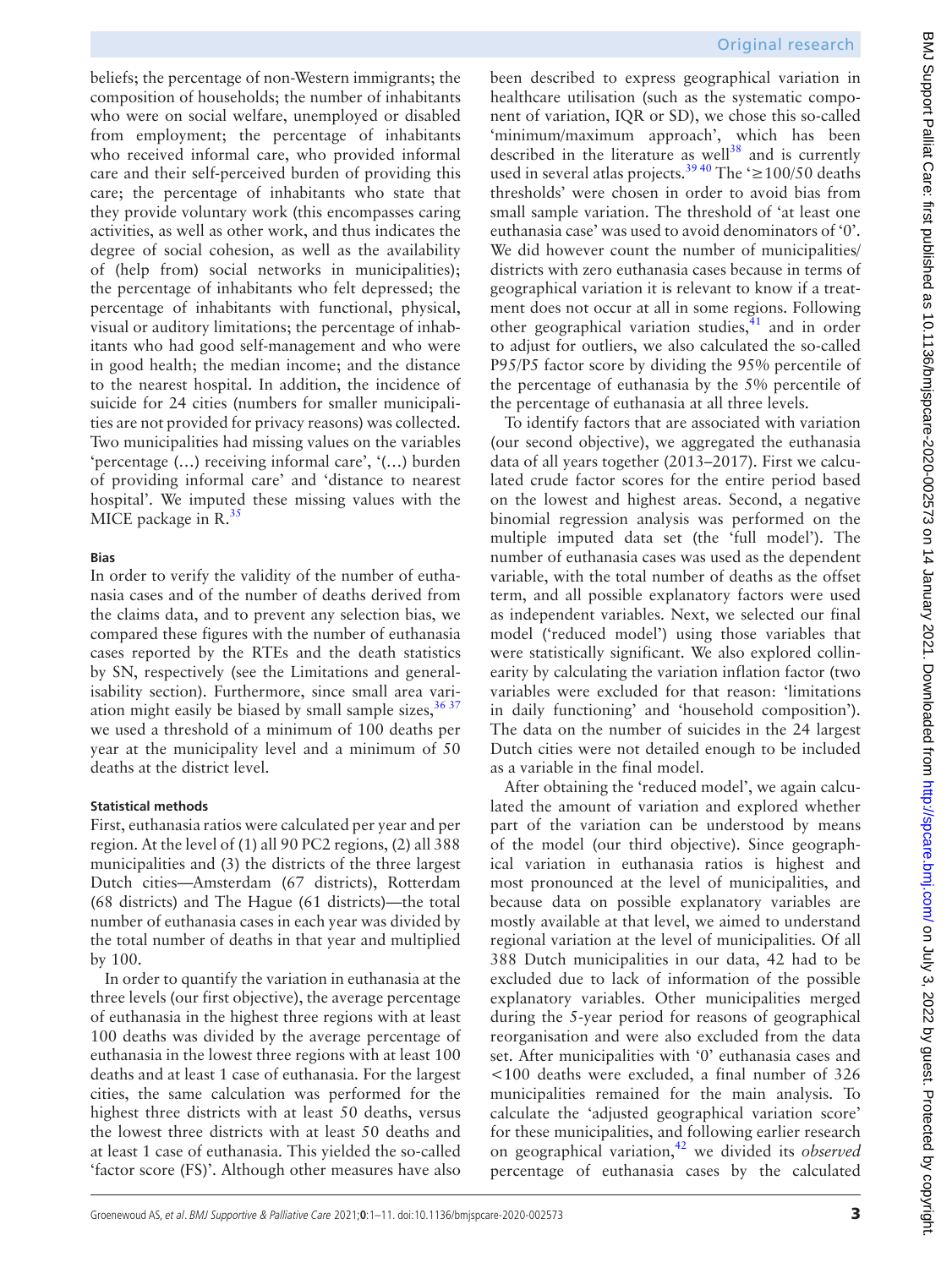<span id="page-3-0"></span>

| Table 1           | Sample characteristics                               |                 |                 |                 |                 |                 |                         |
|-------------------|------------------------------------------------------|-----------------|-----------------|-----------------|-----------------|-----------------|-------------------------|
|                   |                                                      | 2013<br>$n$ (%) | 2014<br>$n$ (%) | 2015<br>$n$ (%) | 2016<br>$n$ (%) | 2017<br>$n$ (%) | <b>Total</b><br>$n$ (%) |
| Claims data       | Incidence of euthanasia<br>(compared reference data) | 4106 (96)       | 4743 (101.4)    | 4953 (104.7)    | 5717 (110.6)    | 6460 (114.6)    | 25 979 (106)            |
|                   | Incidence of death                                   | 139794          | 137823          | 145501          | 147240          | 149310          | 719668                  |
|                   | Euthanasia ratio (GP) (%)                            | 2.94            | 3.44            | 3.40            | 3.88            | 4.33            | 3.61                    |
|                   | Gender                                               |                 |                 |                 |                 |                 |                         |
|                   | Male                                                 | 2163(53)        | 2386 (50.3)     | 2601 (52.5)     | 2927 (51.2)     | 3308 (51.2)     | 13 3 8 5 (51.5)         |
|                   | Female                                               | 1943 (47)       | 2357 (49.7)     | 2352 (47.5)     | 2790 (48.8)     | 3152 (48.8)     | 12 594 (48.5)           |
|                   | Age                                                  |                 |                 |                 |                 |                 |                         |
|                   | Mean                                                 | 71.3            | 71.8            | 71.9            | 72.8            | 73.2            | 72.2                    |
|                   | SD                                                   | 12.9            | 12.6            | 12.6            | 12.6            | 12.9            | 12.7                    |
|                   | Minimum-maximum                                      | $19 - 104$      | $24 - 104$      | $16 - 103$      | $17 - 107$      | $16 - 105$      | $16 - 107$              |
| Reference<br>data | Incidence of euthanasia (RTE<br>reports)             |                 |                 |                 |                 |                 |                         |
|                   | GP                                                   | 4281            | 4678            | 4730            | 5167            | 5636            | 24501                   |
|                   | Other                                                | 548             | 628             | 786             | 924             | 949             | 3835                    |
|                   | Total                                                | 4829            | 5306            | 5516            | 6091            | 6585            | 28336                   |
|                   | Incidence of death (Statistics<br>Netherlands)       | 141245          | 139223          | 147134          | 148997          | 150214          | 726813                  |
|                   | Euthanasia ratio (GP) (%)                            | 3.03            | 3.36            | 3.21            | 3.47            | 3.75            | 3.37                    |
|                   | Euthanasia ratio (total) (%)                         | 3.42            | 3.81            | 3.75            | 4.09            | 4.38            | 3.90                    |

GP, general practitioner; RTE, Regional Euthanasia Review Committee.

*expected* percentage (predicted values from the model) based on the municipality's characteristics (the six statistically significant associated variables). For reasons of standardisation, this ratio was multiplied by the national average number of euthanasia cases times 100. Finally, in order to present the remaining variation, factor scores were recalculated and compared with the unadjusted factor scores (2013–2017).

#### **RESULTS**

#### **Sample characteristics**

[Table](#page-3-0) 1 shows the sample characteristics per year as well as for the 5-year period. In total, there were 25979 claims for euthanasia procedures between 2013 and 2017. The euthanasia ratio (by GPs) increases over these years from 2.94% to 4.33%. Slightly more men than women received euthanasia in each year. The mean age increases slightly over time, from 71.3 in 2013 to 73.2 in 2017. The second part of [table](#page-3-0) 1 shows the reference data, thus providing an indication of the robustness of our data set (see the Discussion section).

#### **Euthanasia ratio and geographical variation at three levels**

[Table](#page-4-0) 2 shows the euthanasia ratios and the crude factor scores (both three highest divided by three lowest, as well as the P95/P5) for PC2 regions, municipalities as well as for the districts of the three largest Dutch cities: Amsterdam, Rotterdam and The Hague. The number of municipalities and districts with a euthanasia ratio of '0' is also shown. The average euthanasia ratio of the three PC2 regions with the highest ratio increases over the years, from 5.54 in 2013 to 7.63 in 2016 and 6.88 in 2017. There is a considerable variation

in the incidence of euthanasia between regions, with high-incidence regions in the provinces of North Holland and Flevoland. However, since the average rate of euthanasia of the three lowest regions increases even more during this period (from 1.04 to 2.18), the *variation* decreases over time, from a factor score of 5.33 in 2013 to 3.15 in 2017. Looking at P95/P5, the geographical variation is smaller: the factor score of 3.41 in 2013 decreases to 2.5 in 2017.

At the level of municipalities, the average euthanasia ratios in the 'top three municipalities' are higher and more or less steady, at around 10%. The average percentages of the municipalities with the lowest rates of euthanasia are lower than at the PC2 level, more or less steady at around 0.5%. As a result, the factor score is much higher at the level of municipalities than at the PC2 level. The sharper rise in the incidence of euthanasia in the municipalities with low rates of euthanasia causes a decrease in variation over time, from a factor score of 27.31 to 17.03 in 2017. The P95/P5 factor scores, which leave out outliers, are lower and decrease over time, from 7.50 (2013) to 5.24 (2017). Also, there is a decrease in the number of municipalities with  $\geq 100$  deaths and '0' euthanasia cases, from 13 in 2013 to 7 in 2017.

At the level of PC4 districts within the three largest cities of the Netherlands, the picture is less clear-cut. In the city of Amsterdam, the three districts with the highest rates of euthanasia had an average of 11.88% in 2013, which increased to 14.43% in 2017. In Rotterdam, the nation's second city, this number is more or less steady at 6% during these years, whereas in The Hague the rate of euthanasia in the districts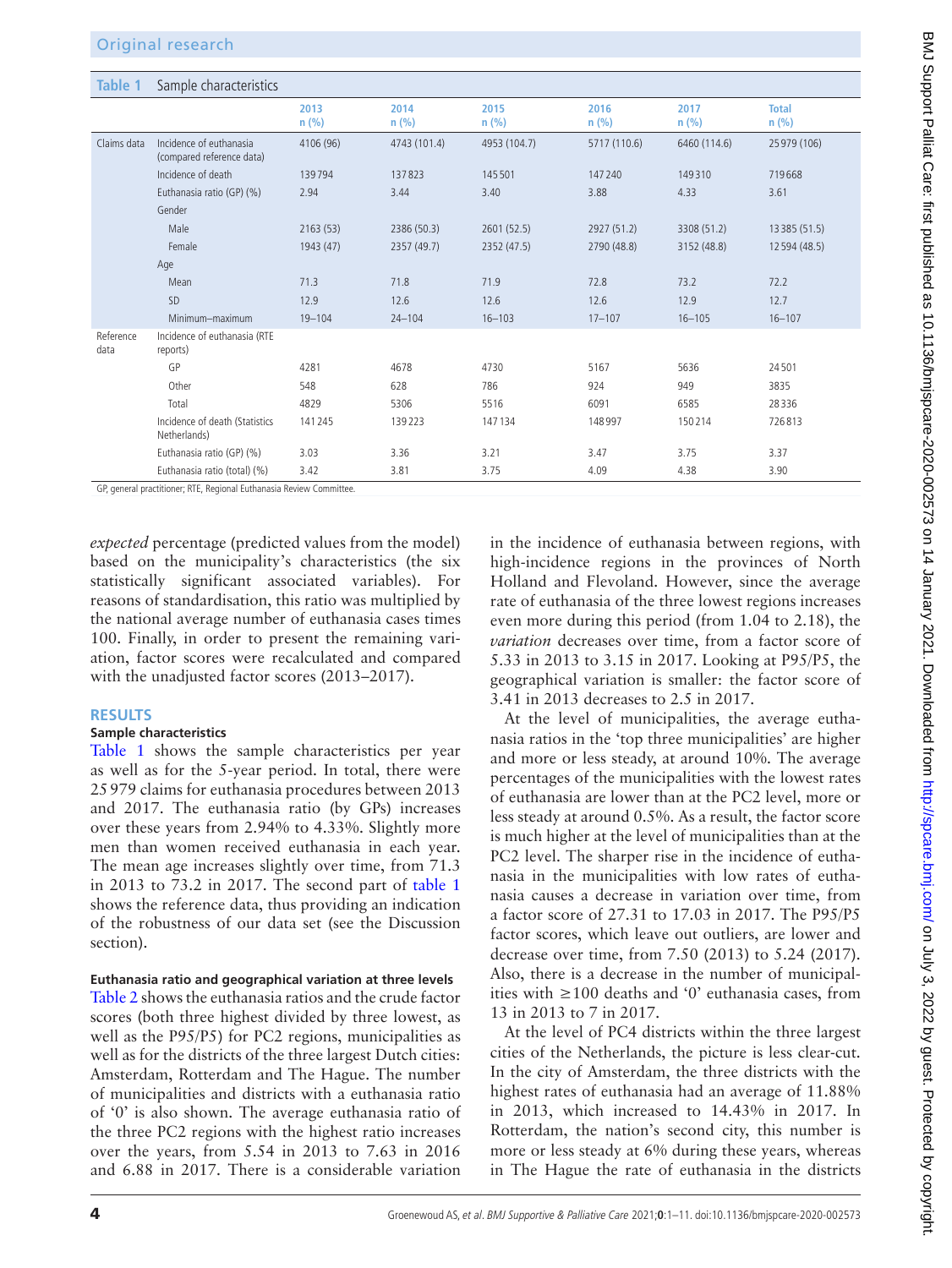<span id="page-4-0"></span>

|                                             |              | 2013                     |              | 2014       |              | 2015           |              | 2016                     |              | 2017       |
|---------------------------------------------|--------------|--------------------------|--------------|------------|--------------|----------------|--------------|--------------------------|--------------|------------|
| percentage                                  |              |                          |              |            |              |                |              |                          |              |            |
| 10.0                                        |              |                          |              |            |              |                |              |                          |              |            |
| 7.5                                         |              |                          |              |            |              |                |              |                          |              |            |
| 5.0                                         |              |                          |              |            |              |                |              |                          |              |            |
| 2.5                                         |              |                          |              |            |              |                |              |                          |              |            |
| 0.0                                         |              |                          |              |            |              |                |              |                          |              |            |
| P <sub>C</sub>                              | $T3/B3*$     | 95%/5%t                  | T3/B3        | 95%/5%     | T3/B3        | 95%/5%         | T3/B3        | 95%/5%                   | T3/B3        | 95%/5%     |
| Euthanasia.- ratios (%)                     | 5.54/1.04    | 5.07/1.47                | 6.57/1.32    | 5.86/1.82  | 6.40/1.27    | 5.70/1.63      | 7.63/1.68    | 6.75/2.09                | 6.88/2.18    | 6.25/2.50  |
| Factor scores                               | 5.33         | 3.41                     | 4.99         | 3.23       | 5.04         | 3.49           | 4.53         | 3.23                     | 3.15         | 2.50       |
| <b>Municipalities</b>                       | <b>T3/B3</b> | 95%/5%                   | <b>T3/B3</b> | 95%/5%     | <b>T3/B3</b> | 95%/5%         | <b>T3/B3</b> | 95%/5%                   | <b>T3/B3</b> | 95%/5%     |
| Euthanasia ratios (%)                       | 9.83/0.36    | 6.00/0.80                | 10.92/0.50   | 6.71/0.95  | 9.48/0.47    | 6.25/0.91      | 0.55/0.63    | 7.29/1.29                | 9.88/0.58    | 7.79/1.47  |
| Factor scores                               | 27.31        | 7.50                     | 21.84        | 7.06       | 20.17        | 6.88           | 16.75        | 5.65                     | 17.03        | 5.24       |
| Number of municipalities without euthanasia |              | $\widetilde{\Xi}$        |              | 5          |              | 4              |              |                          |              |            |
| PC4                                         | <b>T3/B3</b> | 95%/5%                   | <b>T3/B3</b> | 95%/5%     | T3/B3        | 95%/5%         | <b>T3/B3</b> | 95%/5%                   | T3/B3        | 95%/5%     |
| Euthanasia.- ratios (%)                     |              |                          |              |            |              |                |              |                          |              |            |
| Ams                                         | 11.88/1.65   | 10.19/1.85               | 11.14/1.27   | 10.56/1.64 | 12.85/1.78   | 12.26/1.96     | 13.82/1.54   | 13.41/2.12               | 14.43/1.50   | 13.53/2.21 |
| Rot                                         | 6.00/0.76    | 6.94/0.89<br>7.82/0.85   | 6.15/0.95    | 6.39/1.01  | 6.14/0.78    | 6.21/0.92      | 7.05/1.23    | 7.41/1.25                | 5.78/1.03    | 5.90/1.07  |
| <b>Hyll</b>                                 | 7.38/0.79    |                          | 8.05/1.19    | 8.14/1.29  | 8.71/1.04    | 9.22/1.11      | 10.09/1.51   | 10.45/1.68               | 11.23/2.17   | 12.24/2.50 |
| Factor scores                               |              |                          |              |            |              |                |              |                          |              |            |
| Ams                                         | 7.20         | 5.51                     | 8.77         | 6.44       | 7.22         | 6.26           | 8.97         | 6.33                     | 9.62         | 6.12       |
| Rot                                         | 7.89         | 7.80                     | 6.47         | 6.33       | 7.87         | 6.75           | 5.73         | 5.93                     | 5.61         | 5.51       |
| <b>ThH</b>                                  | 9.34         | 9.2                      | 6.76         | 6.31       | 8.38         | 8.31           | 6.68         | 6.22                     | 5.18         | 4.90       |
| Number of districts without euthanasia      |              |                          |              |            |              |                |              |                          |              |            |
| Ams                                         |              | 4                        |              |            |              | $\sim$         |              | $\circ$                  |              |            |
| Rot                                         |              | $\overline{\phantom{0}}$ |              | $\infty$   |              | $\sim$         |              | $\overline{\phantom{0}}$ |              | $\sim$     |
| <b>H</b> HT                                 |              | $\sim$                   |              |            |              | $\overline{5}$ |              | 3                        |              |            |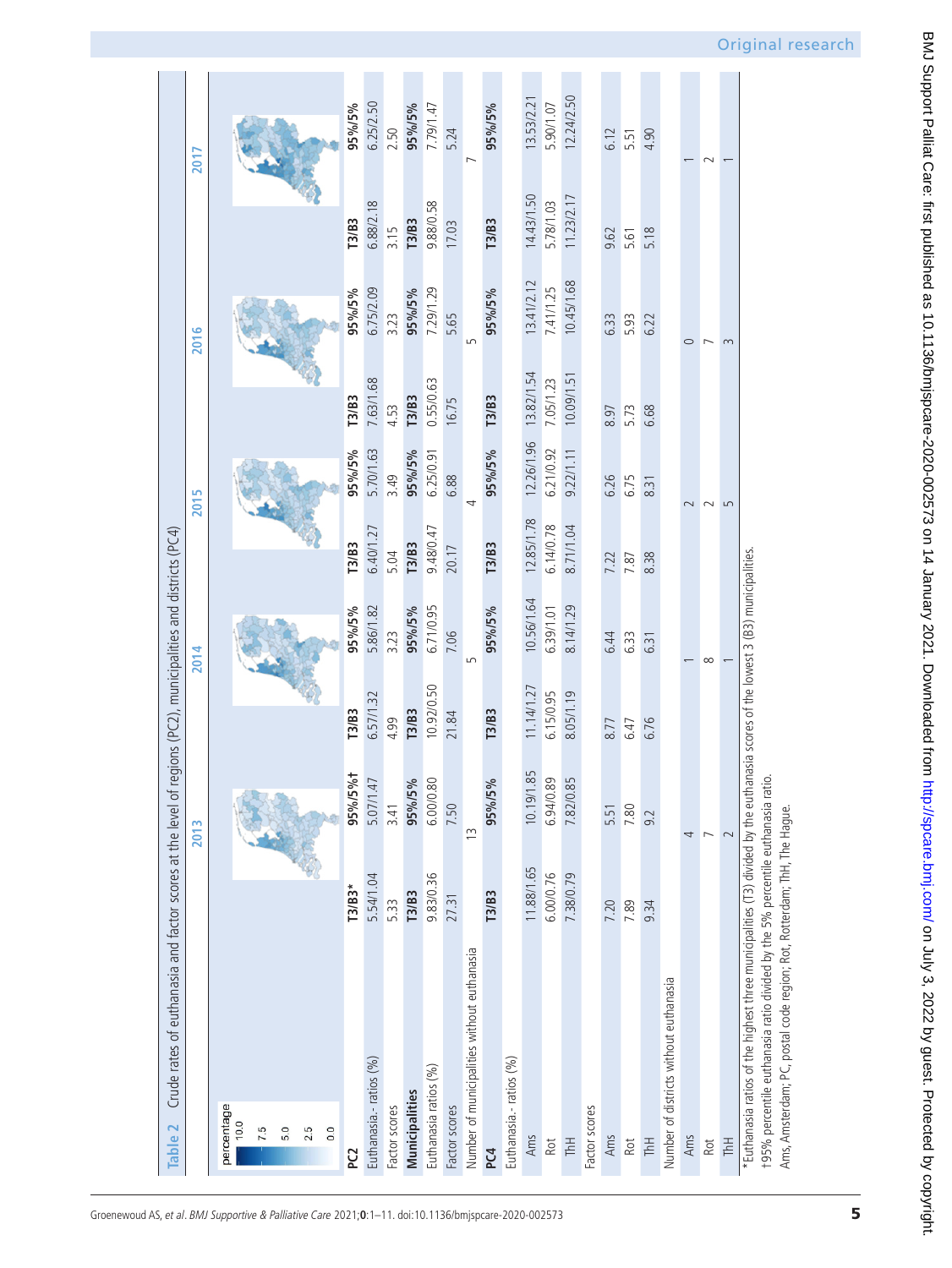<span id="page-5-0"></span>**Table 3** Summary of the full negative binomial regression model for the averaged percentage of euthanasia in 2013–2017 and all correlated, non-collinear associated variables, and summary of the reduced model, with only statistically significant variables

|                                    | <b>Full model</b> |       |       | <b>Reduced model</b> |       |       |
|------------------------------------|-------------------|-------|-------|----------------------|-------|-------|
|                                    | Exp. $\beta$      | 5%    | 95%   | $Exp. \beta$         | 5%    | 95%   |
| (Intercept)                        | $0.001***$        | 0.000 | 0.024 | 0.006                | 0.001 | 0.004 |
| Loneliness (severe)                | 1.017             | 0.997 | 1.037 |                      |       |       |
| Gender (female)                    | 0.982             | 0.943 | 1.022 |                      |       |       |
| Age (45-64)                        | $1.034**$         | 1.014 | 1.054 | 1.029                | 1.012 | 1.045 |
| Church attendance $(\geq 1$ month) | $0.981***$        | 0.977 | 0.986 | 0.981                | 0.976 | 0.985 |
| Political party (progressive)      | $1.009*$          | 1.003 | 1.015 | 1.011                | 1.005 | 1.016 |
| Voluntary workers available        | $0.987**$         | 0.979 | 0.995 | 0.986                | 0.979 | 0.993 |
| Depression                         | 0.995             | 0.988 | 1.001 |                      |       |       |
| Auditory limitations               | 0.993             | 0.966 | 1.022 |                      |       |       |
| Visual limitations                 | 0.994             | 0.968 | 1.022 |                      |       |       |
| Limitations in mobility            | 1.007             | 0.984 | 1.030 |                      |       |       |
| Self-management                    | 1.013             | 0.992 | 1.035 |                      |       |       |
| Income***                          | 1.037             | 1.018 | 1.056 | 1.039                | 1.024 | 1.055 |
| Non-Western immigrants             | 1.006             | 0.999 | 1.014 |                      |       |       |
| Self-experienced health            | $1.024**$         | 1.010 | 1.038 | 1.024                | 1.013 | 1.035 |
| Unemployment                       | 0.978             | 0.901 | 1.061 |                      |       |       |
| Distance from hospital             | 1.000             | 0.994 | 1.007 |                      |       |       |
| Receiving informal care            | 0.988             | 0.973 | 1.003 |                      |       |       |

Variables in the final model are in bold.

\*0.01, \*\*0.001, \*\*\*0 (significance codes).

with the highest rates increased between 2013 and 2017 (from 7.38% to 11.23%). Between the highincidence and the low-incidence districts there is a variation of factor scores of 7 and more. Whereas variation increases in Amsterdam, a rise in the rates of euthanasia in low-incidence districts in Rotterdam and The Hague yields a decreasing variation within these cities. Districts with  $\geq 50$  deaths that have '0' euthanasia cases seem to become more scarce over the years. Factor scores at the district level are less influenced by outliers: the rates of euthanasia of P95 and P5 are quite similar to the top three divided by the lowest three.

## **Identification of factors associated with regional variation**

The left part of [table](#page-5-0) 3 shows the results of the negative binomial regression model ('full model') for the number of euthanasia cases in 2013–2017 and all possible, non-collinear explanatory variables at the municipality level.

Six variables appeared to be statistically significantly associated with geographical variation in the prevalence

of euthanasia: (1) age (a higher percentage of inhabitants in the age group of 45–64 is associated with a (3.4%) higher rate of euthanasia); (2) the percentage of frequent churchgoers (a higher percentage of people attending church at least once a month is associated with a (1.9%) lower rate of euthanasia); (3) the percentage of voters for a progressive party (a higher percentage of voters for a progressive party is associated with a (0.9%) higher rate of euthanasia); (4) the percentage of available voluntary workers (a higher percentage of voluntary workers available in a municipality is associated with a (1.3%) lower rate of euthanasia); (5) income (a higher proportion of people with high income is associated with a (3.7%) higher rate of euthanasia); and (6) self-experienced health status (a higher proportion of inhabitants who experience and report (very) good health is associated with a (2.4%) higher rate of euthanasia).

## **Remaining variation after adjustment**

[Table](#page-5-1) 4 shows the 2013–2017 unadjusted and adjusted factor scores at the municipality level. The unadjusted

<span id="page-5-1"></span>

| Table 4                                                           | Adjusted geographical variation score for the percentage of euthanasia at the municipality level in the Netherlands |                   |                    |                   |  |  |  |  |
|-------------------------------------------------------------------|---------------------------------------------------------------------------------------------------------------------|-------------------|--------------------|-------------------|--|--|--|--|
|                                                                   | 2013-2017 unadjusted                                                                                                |                   | 2013-2017 adjusted |                   |  |  |  |  |
|                                                                   | $T3/B3*$                                                                                                            | $95\%/5\%$        | T3/B3              | $95\%/5\%$        |  |  |  |  |
| Euthanasia rates (high/low)<br>Factor scores (municipality level) | 8.63/0.34<br>25.28                                                                                                  | 6.21/1.37<br>4.54 | 6.86/1.01<br>6.81  | 5.27/1.64<br>3.21 |  |  |  |  |

\*Geographical variation scores of the highest three municipalities (T3) divided by the lowest three (B3) municipalities. †95% percentile variation score divided by the 5% percentile variation score.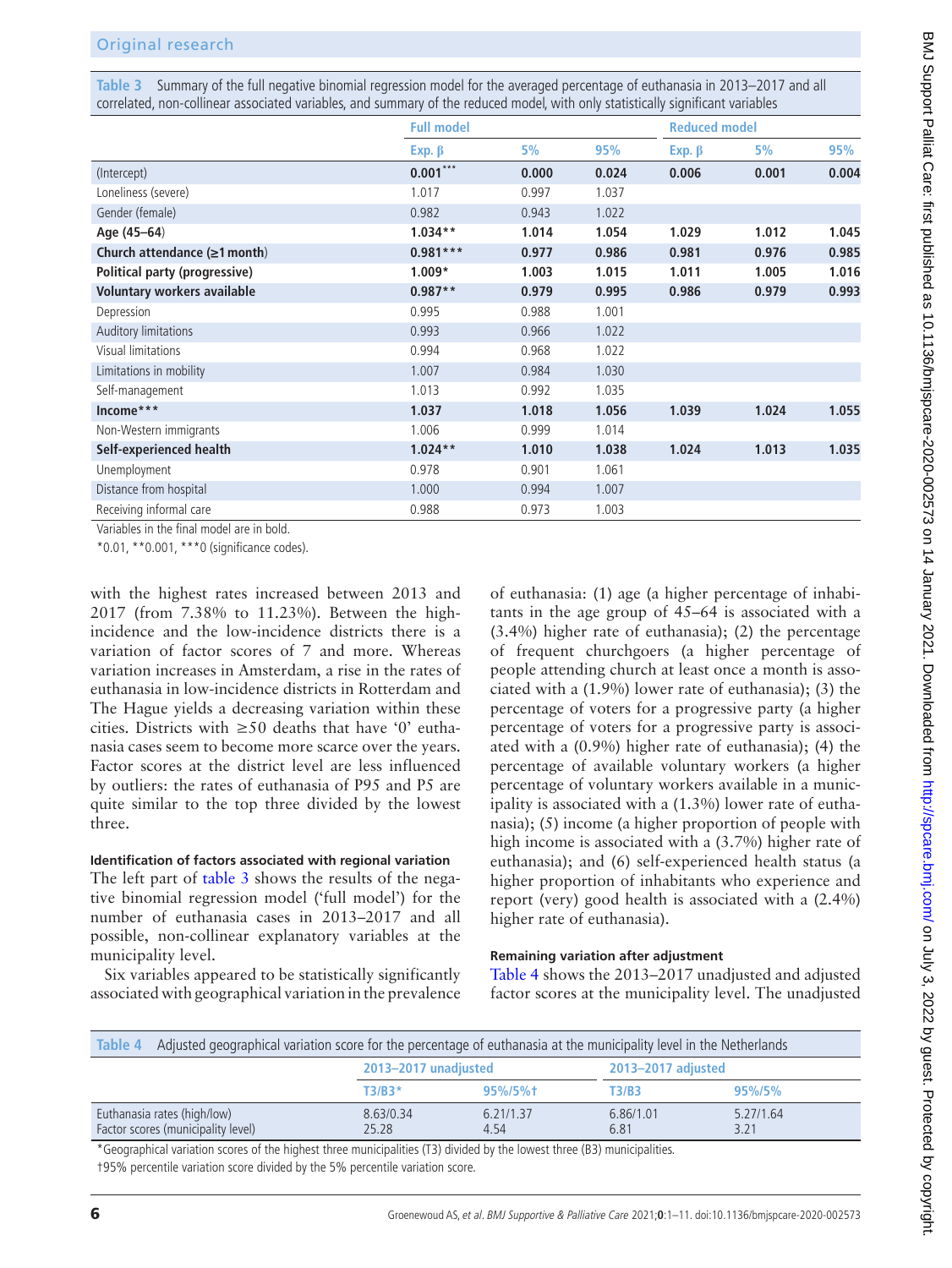

<span id="page-6-0"></span>**Figure 1** Flow chart representing study aims, data sources, applied analyses, main results and corresponding tables. GP, general practitioner; RTE, Regional Euthanasia Review Committee.

factor score of the highest three versus the lowest three municipalities was 25.28, or 4.54 if outliers were left out, taking the 95th and the 5th percentile as cut-off points. If we adjust for the six aforementioned variables, the adjusted factor score was 6.81 or 3.21, respectively ([figure](#page-6-0) 1).

## **DISCUSSION**

#### **Key results**

Although on average the number of euthanasia cases in the Netherlands is, as the 2017 annual RTE report states, a 'relatively small percentage of all deaths'  $(p9)$ , there is considerable geographical variation throughout the country. At the PC2 level, in the regions with the highest euthanasia ratios, roughly five times more patients died via euthanasia than in the regions with the lowest euthanasia ratios. This factor score, representing the degree of variation, decreases over the years (to 3.15 in 2017), which is mainly caused by a sharper increase of the euthanasia ratio in areas with relatively low rates of euthanasia, compared with the increase of the rate of euthanasia in high-incidence regions. At the level of municipalities with at least 100 deaths and at least 1 euthanasia case per year, the differences are much greater, yielding factor scores between 27 and 17 throughout the 5-year period. If outliers are excluded (P95/P5), factor scores are still considerable: from 7.50 in 2013 to 5.24 in 2017. Between the three largest cities in the Netherlands there are also marked differences. In Amsterdam, districts with high euthanasia ratios have a considerably higher percentage of euthanasia (11.88%–14.43%) than in Rotterdam, where the trend seems to be a decrease (from 6.00% to 5.78%). The factor scores between districts *within*

cities are also considerable. Moreover, whereas in Amsterdam the factor scores are increasing (from 7.20 to 9.62), the factor scores in the two other big cities and at the municipality level and at PC2 level diminish.

Part of the variation in the rates of euthanasia is associated with demographic ('age') and healthrelated ('self-perceived health') variables. It may seem counterintuitive that in municipalities with a higher experienced and reported personal health, the rate of euthanasia is higher rather than lower. The explanation may be that in such relatively healthy municipalities those who do experience suffering may be more inclined to ask for assistance in dying. Other associated factors seem to indicate, or are related to, inhabitants' attitudes, preferences and choice patterns regarding end of life issues ('percentage of votes for a liberal political party' and 'percentage of inhabitants who attend church at least once per month'). Finally, socioeconomic factors were also associated with the variance ('income', but also 'the availability of voluntary workers in a municipality'). Adjusting for these variables yields lower factor scores, thus lower variation: 6.81 instead of 25.28, still leaving a considerable part of the variation unexplained.

#### **Limitations and generalisability**

Our data contain euthanasia procedures claimed by GPs. No claims data are available on euthanasia procedures performed by medical specialists in hospitals. This causes a slight underestimation of the total number of euthanasia procedures that were performed in each year. Since 85% of euthanasia cases are performed by GPs (see reference data in [table](#page-3-0) 1), and there are no indications that in certain regions a larger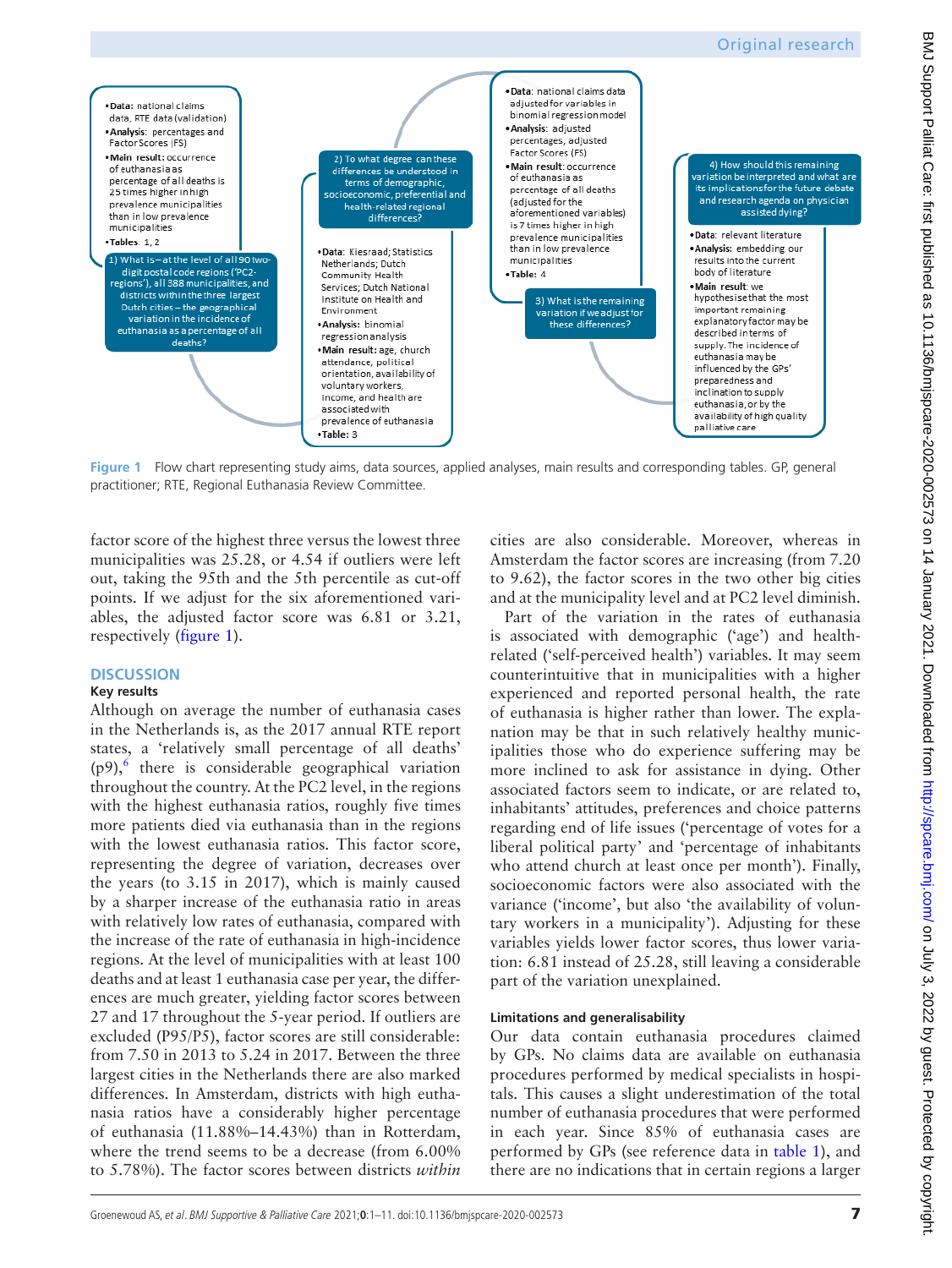proportion of euthanasia procedures are performed by medical specialists than in other regions, we believe that our focus on GP data adequately represents the average Dutch euthanasia practice and causes no bias in geographical variation in euthanasia practice. Moreover, the total amount of claimed procedures approximates the figures found in the RTE annual reports (see [table](#page-3-0) 1). The fact that the 'covering percentage' of our claims data with those of the RTEs lies above 100% for most years (ranging from 96% in 2013 to 106% in 2017) has in all likelihood to do with the fact that since 2012 physicians from the 'Expertisecentrum Euthanasie' (known originally as 'End of Life Clinic') have been providing euthanasia outside regular doctor–patient relationships, but sometimes claim their activities as a GP. Whereas the RTE reports distinguish cases of euthanasia performed by GPs from those performed by the Expertisecentrum, we were not able to make such distinctions in our claims data due to privacy prerequisites. As a result, a small but increasing proportion of euthanasia cases claimed by GPs may have been reported by RTEs as euthanasia performed by Expertisecentrum physicians. This is also underpinned by data from the centre itself, which reported a rapidly growing number of euthanasia cases over the last few years: from 134 in 2013<sup>[43](#page-9-31)</sup> to 898 in 2019.[44](#page-9-32)

Another characteristic of our study that might be seen as a limitation is that our main data source is billing data, which are originally not meant for epidemiological or quality-of-care analyses. As a result we had no data about the underlying diagnoses or pathologies of our sample. Also, our data contain only euthanasia procedures by GPs and lack information on such procedures by other medical specialties. Furthermore, data on possible explanatory variables were only available at the municipality level and not at the level of individual patients (except for age and gender). If results are not carefully interpreted, this may lead to an 'ecological fallacy', that is, that conclusions are drawn at the level of individuals who received euthanasia, while explanatory data were measured at the level of the community. $45$  However, we think we treat our findings with required caution, for example by showing 'associations' between cluster characteristics instead of causal explanations at the individual level.

All in all, we think that our data 'fit the job', given the fact that the number of euthanasia cases we found in the claims data matched quite well with the national data of the RTEs (see reference data in [table](#page-3-0) 1); most euthanasia procedures are actually performed by GPs (85%), and the number of euthanasia procedures as well as the number of total deaths at the municipality level gave us enough power for our (negative binomial regression) modelling.

A final point of discussion is that we also adjusted for the variable 'the percentage of volunteer workers available in a municipality'. One could argue that in

adjusting for this variable we unjustifiably accept as a fait accompli that the lack of voluntary workers (indicating a lack of social cohesion and informal care in a local context) leads to more euthanasia. Does the percentage of volunteer workers really reflect an autonomous wish of the members of a community? Should we not rather argue that it is a municipality's task to stimulate and facilitate the number of available voluntary workers? All in all, we think our results are highly generalisable because of the quality of both the data and the analyses performed on them. **Interpretation** In their earlier study Koopman and Putter<sup>[17](#page-9-7)</sup> found euthanasia ratios between the five regions varying

from 1.7% to 5.6% of the overall mortality. These differences are replicated in the present study. The authors also concluded that research is necessary to explore geographical variation in greater detail. In our study, based on detailed data about the use of medical care by patients in the last year of their lives, we are able to fill part of this void. As expected, our more detailed data unveiled an extensive geographical variation between and within municipalities. Historically, geographical variation in healthcare utilisation is explained by behavioural and distributional differences,<sup>18</sup> or put differently: by patients' preferences and providers' supply. With the help of data from a range of sources we have explored this variation in terms of demographic, socioeconomic, preferential and healthrelated factors. We found that factors that directly or indirectly reflect patients' personal preferences and needs (such as religion, political views and income) are associated with geographical variation. Still, even when adjusted in terms of these characteristics, the considerable remainder of geographical variation calls for further exploration. The odds that a deceased person received assistance in dying were seven times higher in the three municipalities with the highest euthanasia ratio, compared with the three municipalities with at least 100 deaths and at least 1 euthanasia case. As in other instances of geographical variation, such as in orthopaedics, ophthalmology and general surgery, the most important remaining explanatory factor (after adjustment for differences in patients' health, demographics and preferences) may be described in terms of supply.<sup>46–48</sup> In the case of euthanasia, this may encompass two things: first, the incidence of euthanasia may be influenced by the GP's preparedness and inclination to supply euthanasia. This conclusion is underpinned by a recent qualitative study among GPs that found that healthcare choices at the end of life of patients are considerably influenced by medical opinions of GPs of what a good death looks like. $49$  Second, the incidence of euthanasia may also be influenced by the availability of and access to (good) palliative care. In the Netherlands, considerable geographical variation in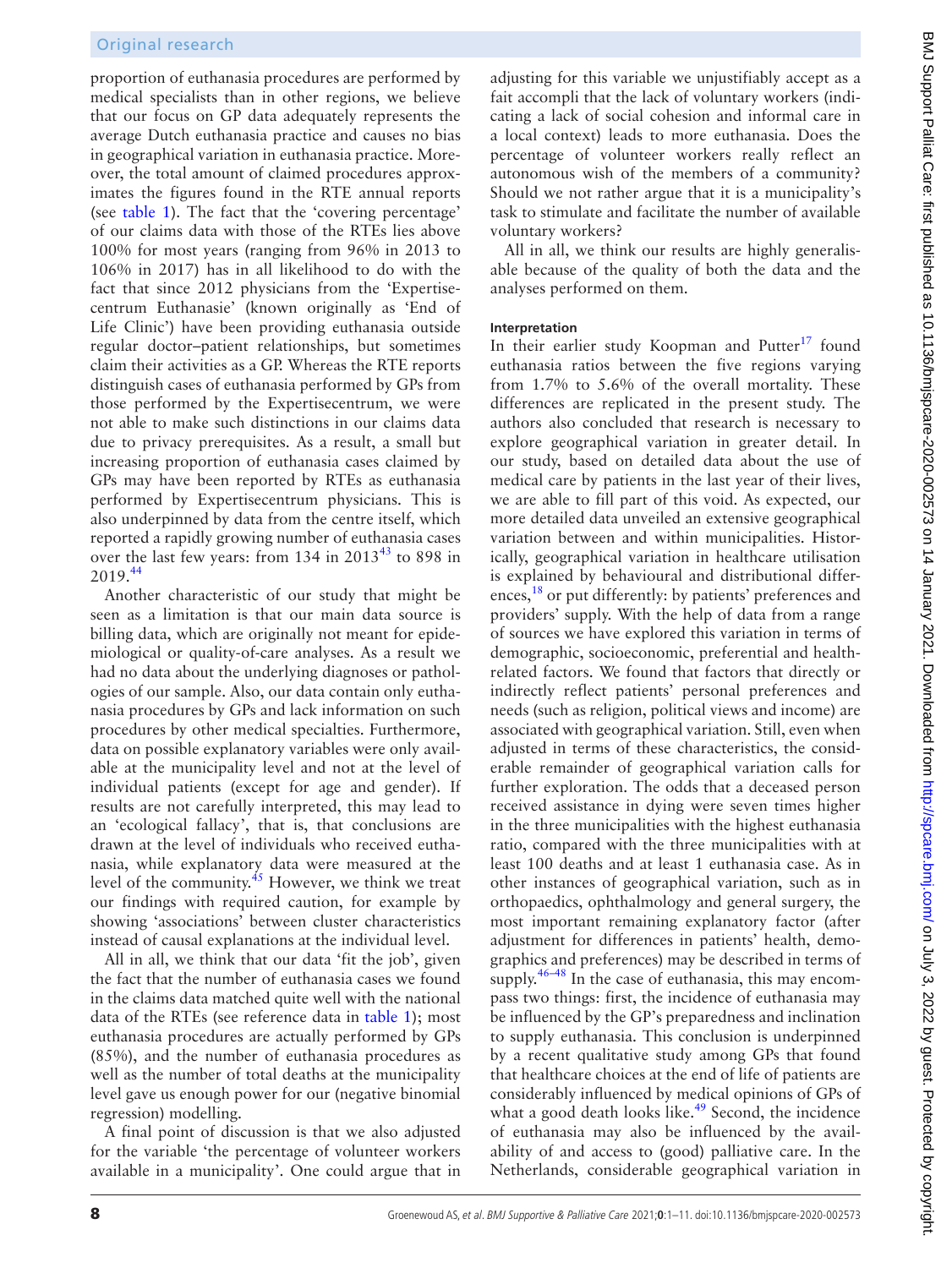the availability and quality of palliative care has been reported.<sup>50</sup> Unfortunately, although there is an atlas of (availability of) palliative care in Europe,  $51$  no such data are available in the Netherlands at the level of municipalities or districts. Regarding the quality of palliative care, we know from a survey held among a network of consulting doctors that suboptimal palliative care was at stake in 10% of euthanasia requests. $5253$  Although there is a national quality framework for palliative care in the Netherlands,  $54$  these data are not (yet) available at the level of municipalities or districts. We strongly recommend that efforts be made in the near future to collect such data (and data on the other factors we identified) at the level of individual euthanasia cases, and distribute them for purposes of (research that contributes to) quality improvement in end of life care.

The question is whether supplier-induced demand for euthanasia is problematic, similar to how it is in other fields of medicine. Variation in healthcare utilisation, caused by other factors than (1) local differences in health status, (2) medical evidence or (3) patients' preferences, is generally seen as problematic, or even as unwarranted, either in terms of underuse, overuse or misuse.[48 55](#page-10-6) If this is true when factor scores between 2 or 3 are found, $41$  this may all the more apply in the case of euthanasia with factor scores of about 7 and higher.

We think our findings have potential relevance for countries that already have a legal practice of assisted dying—Belgium, Luxembourg, Columbia, Canada, Western Australia and 10 US states—and for countries currently considering to legalise such a practice, such as Spain, New Zealand, Germany and Portugal.

# **Recommendations**

What should be done next now that we have shown considerable geographical variation in the prevalence of euthanasia and its association with several demographic, socioeconomic, preferential and health-related factors? Our agenda encompasses four additional research topics, flanked by some necessary quality improvement steps.

First, we suggest that also in other countries with a legal assisted dying practice small area variation research be initiated. Second, we need a more detailed study of patients' preferences and professionals' opinions, visions and preparedness to offer assisted dying. In the Netherlands such studies have been performed recently,<sup>56</sup> but the data are not available at a level which is detailed enough to be statistically useful. Third, we may need an exploration of geographical variation in euthanasia other than in terms of the associated factors that we included in this study. This may include the association between geographical variation in rates of euthanasia and geographical differences in access to and quality of palliative care as well as its organisation. Finally, more attention should be given to the ethical aspects of geographical variation in healthcare

utilisation at the end of life, since they have been given only sparse attention until now.<sup>[57](#page-10-8)</sup>

Practice variation literature teaches us that mapping the existing variation and its disclosure to the public may spark quality improvement. However, real change in persistent patterns of practice variation requires the next steps on the so-called 'value improvement cycle'.[58](#page-10-9) First, data should be fed back to those who produce them: that is, physicians who are involved in the practice of euthanasia. Second, together with representatives of the Royal College of General Practitioners and other involved physicians, all possible explanations for geographical variation in euthanasia should be discussed, including results such as in the present study. Third, other stakeholders should be involved in the discussion: referring physicians, payers (eg, insurers) and patients with their families. Finally, interventions could be developed and implemented when agreed on, such as clearer guidelines for euthanasia, 'better-not-do-lists' or 'wise choices', which have proven to be effective in other parts of end of life care. $59\,60$ 

# **Twitter** A Stef Groenewoud [@stefgroenewoud](https://twitter.com/stefgroenewoud)

**Acknowledgements** We thank Mark Noordenbos for creating the maps in table 2 and Yvonne de Man for preparing the Vektis data set.

**Contributors** All authors meet the requirements for authorship, have seen and approved the final version of this manuscript, and are aware of and agree to this submission.

**Funding** The authors have not declared a specific grant for this research from any funding agency in the public, commercial or not-for-profit sectors.

**Competing interests** None declared.

**Patient consent for publication** Not required.

**Data availability statement** Data are available upon reasonable request with the first author of the article. The results will be disseminated to both patient organisations (NVVE, NPV, Dutch Patient Federation), and physicians organisations (NHG, LHV, KNMG).

**Open access** This is an open access article distributed in accordance with the Creative Commons Attribution Non Commercial (CC BY-NC 4.0) license, which permits others to distribute, remix, adapt, build upon this work noncommercially, and license their derivative works on different terms, provided the original work is properly cited, appropriate credit is given, any changes made indicated, and the use is noncommercial. See: [http://creativecommons.org/licenses/by-nc/4.](http://creativecommons.org/licenses/by-nc/4.0/)  $0/$ .

# **ORCID iD**

A Stef Groenewoud<http://orcid.org/0000-0001-5919-4856>

# **REFERENCES**

- <span id="page-8-0"></span>1 van der Heide A, Onwuteaka-Philipsen BD, van Delden JJM, *et al*. [Fourth evaluation of the law on the review of termination of life on request and assisted suicide (Euthanasia Act)]. *Ned Tijdschr Geneeskd* 2005;149:2187–9.
- <span id="page-8-1"></span>2 Boer T. Euthanasia and addiction: a comment from the Netherlands. *[Addiction](http://dx.doi.org/10.1111/add.14162)* 2018;113:1184–5.
- <span id="page-8-2"></span>3 Regional. *Annual report 2017, RERC, editor*. The Hague, 2018.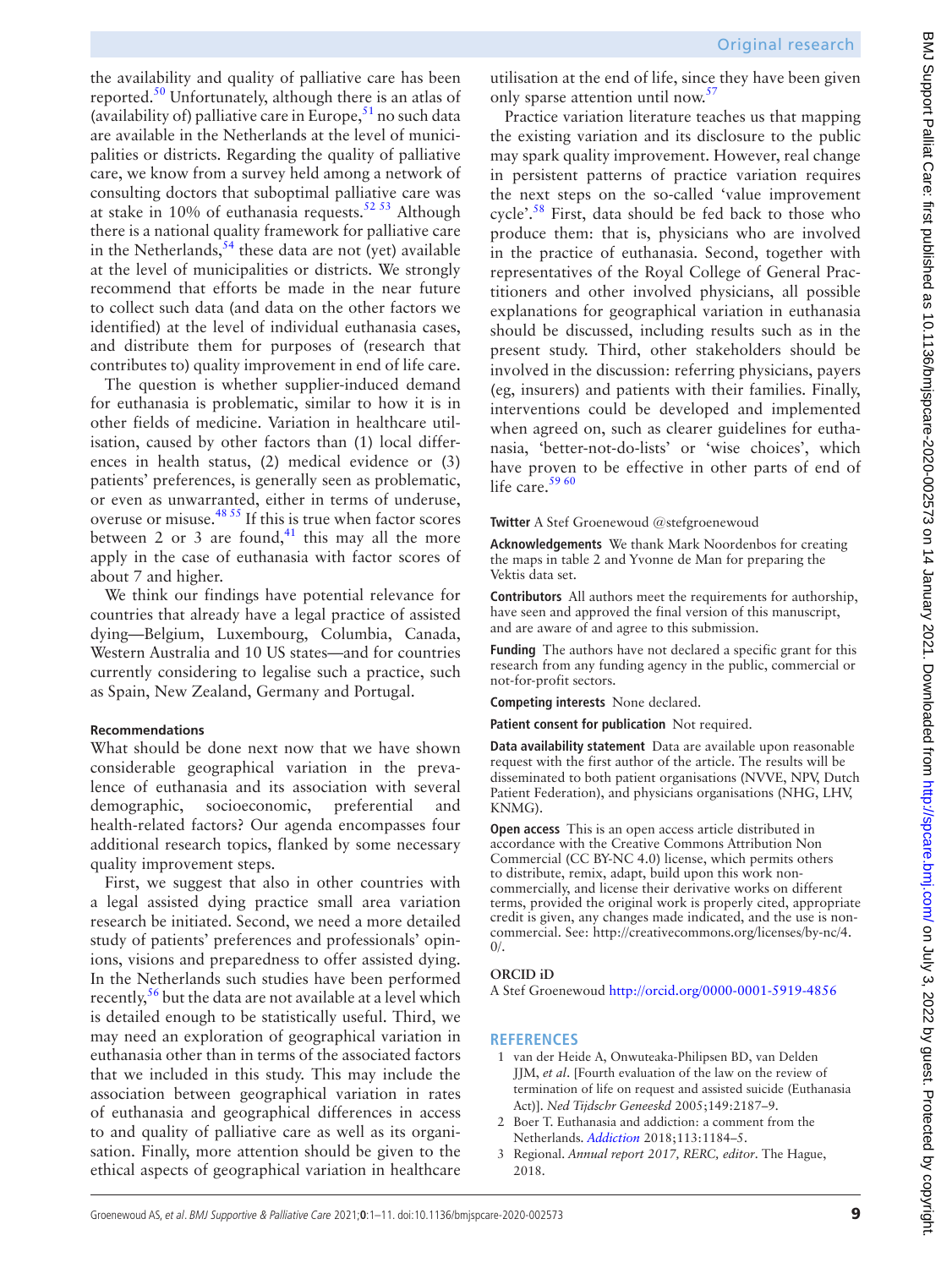# Original research

- <span id="page-9-0"></span>4 Onwuteaka-Philipsen BD, Brinkman-Stoppelenburg A, Penning C, *et al*. Trends in end-of-life practices before and after the enactment of the euthanasia law in the Netherlands from 1990 to 2010: a repeated cross-sectional survey. *[Lancet](http://dx.doi.org/10.1016/S0140-6736(12)61034-4)* 2012;380): :908–15.
- 5 van der Heide A, van Delden JJM, Onwuteaka-Philipsen BD. End-Of-Life decisions in the Netherlands over 25 years. *[N](http://dx.doi.org/10.1056/NEJMc1705630)  [Engl J Med](http://dx.doi.org/10.1056/NEJMc1705630)* 2017;377): :492–4.
- <span id="page-9-1"></span>6 Regional. *Annual report 2017, RERC, editor*. The Hague, 2018: 9.
- <span id="page-9-2"></span>7 Birkmeyer JD, Reames BN, McCulloch P, *et al*. Understanding of regional variation in the use of surgery. *[Lancet](http://dx.doi.org/10.1016/S0140-6736(13)61215-5)* 2013;382): :1121–9.
- <span id="page-9-3"></span>8 Naughton C, Bennett K, Feely J. Regional variation in prescribing for chronic conditions among an elderly population using a pharmacy claims database. *[Ir J Med Sci](http://dx.doi.org/10.1007/BF03169170)* 2006;175): :32–9.
- 9 Zhang Y, Baicker K, Newhouse JP. Geographic variation in Medicare drug spending. *[N Engl J Med](http://dx.doi.org/10.1056/NEJMp1004872)* 2010;363:405–9.
- 10 Zhang Y, Baicker K, Newhouse JP. Geographic variation in the quality of prescribing. *[N Engl J Med](http://dx.doi.org/10.1056/NEJMp1010220)* 2010;363:1985–8.
- <span id="page-9-4"></span>11 Parker L, Levin DC, Frangos A, *et al*. Geographic variation in the utilization of noninvasive diagnostic imaging: national Medicare data, 1998-2007. *[AJR Am J Roentgenol](http://dx.doi.org/10.2214/AJR.09.3528)* 2010;194): :1034–9.
- <span id="page-9-5"></span>12 Institute. *A Dartmouth atlas project topic brief: supply sensitive care., in the Dartmouth atlas of health care*. Lebanon, NH, 2007.
- 13 Busato A, Matter P, Künzi B, *et al*. Supply sensitive services in Swiss ambulatory care: an analysis of basic health insurance records for 2003-2007. *[BMC Health Serv Res](http://dx.doi.org/10.1186/1472-6963-10-315)* 2010;10:315.
- 14 Appleby J, Raleigh V, F Ffund K, ed. *Variations in health care: the good, the bad, the inexplicable*. London, 2011.
- <span id="page-9-6"></span>15 Canada H. *Fourth interim report on medical assistance in dying in Canada, H. Canada, editor*. Ottawa, 2019.
- 16 Brooks J, Report MAiD. Health Canada Interim Reports. In: Brooks J, ed. Kinsale, Canada: Kinsale, Canada, 2019: 1–3.
- <span id="page-9-7"></span>17 Koopman JJE, Putter H. Regional variation in the practice of euthanasia and physician-assisted suicide in the Netherlands. *Neth J Med* 2016;74:p. 387–394.
- <span id="page-9-8"></span>18 Wennberg J. And Gittelsohn, small area variations in health care delivery. *Science* 1973;182:1102–8.
- <span id="page-9-9"></span>19 Verzekerdenmonitor VWS. VWS, editor. 2017. *Ministry for Health Welfare and Sports: the Hague. p* 2017;38.
- <span id="page-9-10"></span>20 Regional. *Annual report 2016, RERC, editor*. The Hague, 2017: 9.
- <span id="page-9-11"></span>21 Vektis. Vektis, 2019. Available: <https://www.vektis.nl/> [Accessed cited 2019 July 5].
- <span id="page-9-12"></span>22 Kiesraad. Uitslagen Tweede Kamerverkiezing 2017, 2017. Available: [https://www.kiesraad.nl/verkiezingen/adviezen](https://www.kiesraad.nl/verkiezingen/adviezen-en-publicaties/publicaties/2017/uitslagen/uitslagen-tweede-kamerverkiezing-2017/uitslagen-tweede-kamerverkiezing-2017)[en-publicaties/publicaties/2017/uitslagen/uitslagen-tweede](https://www.kiesraad.nl/verkiezingen/adviezen-en-publicaties/publicaties/2017/uitslagen/uitslagen-tweede-kamerverkiezing-2017/uitslagen-tweede-kamerverkiezing-2017)[kamerverkiezing-2017/uitslagen-tweede-kamerverkiezing-2017](https://www.kiesraad.nl/verkiezingen/adviezen-en-publicaties/publicaties/2017/uitslagen/uitslagen-tweede-kamerverkiezing-2017/uitslagen-tweede-kamerverkiezing-2017)  [Accessed cited 2019 July 5].
- <span id="page-9-13"></span>23 Netherlands S. Church and religious denomination per municipality 2010-2015, 2016. Available: [https://www.cbs.](https://www.cbs.nl/nl-nl/nieuws/2016/51/helft-nederlanders-is-kerkelijk-of-religieus) [nl/nl-nl/nieuws/2016/51/helft-nederlanders-is-kerkelijk-of](https://www.cbs.nl/nl-nl/nieuws/2016/51/helft-nederlanders-is-kerkelijk-of-religieus)[religieus](https://www.cbs.nl/nl-nl/nieuws/2016/51/helft-nederlanders-is-kerkelijk-of-religieus) [Accessed cited 2019 July 15].
- <span id="page-9-14"></span>24 Netherlands, S. Deaths; causes of death, suicide, 2013-2017. Available: [https://opendata.cbs.nl/statline/#/CBS/nl/dataset/](https://opendata.cbs.nl/statline/#/CBS/nl/dataset/80202NED/table?fromstatweb) [80202NED/table?fromstatweb](https://opendata.cbs.nl/statline/#/CBS/nl/dataset/80202NED/table?fromstatweb) [Accessed cited 2019 July 15].
- <span id="page-9-15"></span>25 Netherlands S. Kerncijfers Wijken en Buurten (core figures on neighbourhoods). Kerncijfers Wijken en Buurten, 2017. Available: [https://www.cbs.nl/nl-nl/dossier/nederland-regionaal/](https://www.cbs.nl/nl-nl/dossier/nederland-regionaal/wijk-en-buurtstatistieken/kerncijfers-wijken-en-buurten-2004-2018) [wijk-en-buurtstatistieken/kerncijfers-wijken-en-buurten-2004-](https://www.cbs.nl/nl-nl/dossier/nederland-regionaal/wijk-en-buurtstatistieken/kerncijfers-wijken-en-buurten-2004-2018) [2018](https://www.cbs.nl/nl-nl/dossier/nederland-regionaal/wijk-en-buurtstatistieken/kerncijfers-wijken-en-buurten-2004-2018) [Accessed cited 2019 July 15].
- <span id="page-9-16"></span>26 GGD R. CBS. Eenzaamheid, Regionaal & Internationaal, Regionaal, 2016. Available: [https://www.volksgezondheide](https://www.volksgezondheidenzorg.info/onderwerp/eenzaamheid/regionaal-internationaal/regionaal#!node-ernstige-eenzaamheid-wijk) [nzorg.info/onderwerp/eenzaamheid/regionaal-internationaal/](https://www.volksgezondheidenzorg.info/onderwerp/eenzaamheid/regionaal-internationaal/regionaal#!node-ernstige-eenzaamheid-wijk)

[regionaal#!node-ernstige-eenzaamheid-wijk](https://www.volksgezondheidenzorg.info/onderwerp/eenzaamheid/regionaal-internationaal/regionaal#!node-ernstige-eenzaamheid-wijk) [Accessed cited 2019 July 91.

- <span id="page-9-17"></span>27 GGD R. CBS. Informal care per region, 2016. Available: [https://www.volksgezondheidenzorg.info/onderwerp/](https://www.volksgezondheidenzorg.info/onderwerp/participatie/regionaal-internationaal/regionaal#!node-mantelzorgers-ggd-regio) [participatie/regionaal-internationaal/regionaal#!node](https://www.volksgezondheidenzorg.info/onderwerp/participatie/regionaal-internationaal/regionaal#!node-mantelzorgers-ggd-regio)[mantelzorgers-ggd-regio](https://www.volksgezondheidenzorg.info/onderwerp/participatie/regionaal-internationaal/regionaal#!node-mantelzorgers-ggd-regio) [Accessed cited 2019 July 15].
- <span id="page-9-18"></span>28 GGD R. CBS. Risk for anxiety and depression per neighbourhood, 2016. Available: [https://www.volksgez](https://www.volksgezondheidenzorg.info/onderwerp/psychische-gezondheid/regionaal-internationaal/regionaal#node-matig-hoog-risico-op-angststoornis-depressie-wijk) [ondheidenzorg.info/onderwerp/psychische-gezondheid/](https://www.volksgezondheidenzorg.info/onderwerp/psychische-gezondheid/regionaal-internationaal/regionaal#node-matig-hoog-risico-op-angststoornis-depressie-wijk) [regionaal-internationaal/regionaal#node-matig-hoog-risico-op](https://www.volksgezondheidenzorg.info/onderwerp/psychische-gezondheid/regionaal-internationaal/regionaal#node-matig-hoog-risico-op-angststoornis-depressie-wijk)[angststoornis-depressie-wijk](https://www.volksgezondheidenzorg.info/onderwerp/psychische-gezondheid/regionaal-internationaal/regionaal#node-matig-hoog-risico-op-angststoornis-depressie-wijk) [Accessed cited 2019 July 15].
- <span id="page-9-19"></span>29 GGD R. Cbs. functional limitations, 2016. Available: [https://](https://www.volksgezondheidenzorg.info/) [www.volksgezondheidenzorg.info/](https://www.volksgezondheidenzorg.info/)
- <span id="page-9-20"></span>30 GGD R. Cbs. visual limations. Volksgezondheidenzorg. info, 2016. Available: [https://www.volksgezondheidenzorg.](https://www.volksgezondheidenzorg.info/onderwerp/gezichtsstoornissen/regionaal-internationaal/regionaal#!node-gezichtsbeperkingen-ggd-regio) [info/onderwerp/gezichtsstoornissen/regionaal-internationaal/](https://www.volksgezondheidenzorg.info/onderwerp/gezichtsstoornissen/regionaal-internationaal/regionaal#!node-gezichtsbeperkingen-ggd-regio) [regionaal#!node-gezichtsbeperkingen-ggd-regio](https://www.volksgezondheidenzorg.info/onderwerp/gezichtsstoornissen/regionaal-internationaal/regionaal#!node-gezichtsbeperkingen-ggd-regio) [Accessed cited 2019 July 15].
- <span id="page-9-21"></span>31 GGD R. Cbs. Auditive limitations. Volkgezondheidenzorg. info, 2016. Available: [https://www.volksgezondheidenzorg.](https://www.volksgezondheidenzorg.info/onderwerp/gehoorstoornissen/regionaal-internationaal/regionaal#!node-gehoorbeperkingen-ggd-regio) [info/onderwerp/gehoorstoornissen/regionaal-internationaal/](https://www.volksgezondheidenzorg.info/onderwerp/gehoorstoornissen/regionaal-internationaal/regionaal#!node-gehoorbeperkingen-ggd-regio) [regionaal#!node-gehoorbeperkingen-ggd-regio](https://www.volksgezondheidenzorg.info/onderwerp/gehoorstoornissen/regionaal-internationaal/regionaal#!node-gehoorbeperkingen-ggd-regio) [Accessed cited 2019 July 15].
- <span id="page-9-22"></span>32 GGD R. CBS. Being in control of one's own life. Volksgezondh eidenzorg.info, 2016. Available: [https://www.volksgezondheide](https://www.volksgezondheidenzorg.info/onderwerp/participatie/regionaal-internationaal/regionaal#node-voldoende-regie-eigen-leven-wijk) [nzorg.info/onderwerp/participatie/regionaal-internationaal/](https://www.volksgezondheidenzorg.info/onderwerp/participatie/regionaal-internationaal/regionaal#node-voldoende-regie-eigen-leven-wijk) [regionaal#node-voldoende-regie-eigen-leven-wijk](https://www.volksgezondheidenzorg.info/onderwerp/participatie/regionaal-internationaal/regionaal#node-voldoende-regie-eigen-leven-wijk) [Accessed cited 2019 July 15].
- <span id="page-9-23"></span>33 GGD R. CBS. good experienced health per neighbourhood. Volkgsgezondheidenzorg.info, 2016. Available: [https://www.](https://www.volksgezondheidenzorg.info/onderwerp/ervaren-gezondheid/regionaal-internationaal/regionaal#node-goed-ervaren-gezondheid-wijk) [volksgezondheidenzorg.info/onderwerp/ervaren-gezondheid/](https://www.volksgezondheidenzorg.info/onderwerp/ervaren-gezondheid/regionaal-internationaal/regionaal#node-goed-ervaren-gezondheid-wijk) [regionaal-internationaal/regionaal#node-goed-ervaren](https://www.volksgezondheidenzorg.info/onderwerp/ervaren-gezondheid/regionaal-internationaal/regionaal#node-goed-ervaren-gezondheid-wijk)[gezondheid-wijk](https://www.volksgezondheidenzorg.info/onderwerp/ervaren-gezondheid/regionaal-internationaal/regionaal#node-goed-ervaren-gezondheid-wijk) [Accessed cited 2019 July 15].
- <span id="page-9-24"></span>34 Demos P. Indeling van partijen (categorisation of political parties), 2019. Available: [https://prodemos.nl/kennis-en-debat/](https://prodemos.nl/kennis-en-debat/publicaties/informatie-over-politiek/politieke-partijen/indeling-van-partijen/) [publicaties/informatie-over-politiek/politieke-partijen/indeling](https://prodemos.nl/kennis-en-debat/publicaties/informatie-over-politiek/politieke-partijen/indeling-van-partijen/)[van-partijen/](https://prodemos.nl/kennis-en-debat/publicaties/informatie-over-politiek/politieke-partijen/indeling-van-partijen/) [Accessed cited 2019 July 5].
- <span id="page-9-25"></span>35 Buuren Svan, Groothuis-Oudshoorn K. Mice: Multivariate Imputation by Chained Equations in *R*. *[J Stat Softw](http://dx.doi.org/10.18637/jss.v045.i03)* 2011;45:1–67.
- <span id="page-9-26"></span>36 Leape LL*et al*. Does inappropriate use explain smallarea variations in the use of health care services? *[JAMA](http://dx.doi.org/10.1001/jama.1990.03440050063034)* 1990;263:669–72.
- 37 Davidson G. "Does inappropriate use explain small-area variations in the use of health care services?" A critique. *Health Serv Res* 1993;28:389–400.
- <span id="page-9-27"></span>38 Appleby J. Variations in health care. In: Fund TKs, ed. *The good, the bad and the inexplicable*. Londond, 2011.
- <span id="page-9-28"></span>39 Public Health England. Atlas of variation for palliative and end of life care in England. reducing unwarranted variation to improve health outcomes and value. *N.R. Care, Editor* 2018.
- 40 The, et al. atlas end of life care, 2015. Available: [https://www.](https://www.dartmouthatlas.org/interactive-apps/end-of-life-care/) [dartmouthatlas.org/interactive-apps/end-of-life-care/](https://www.dartmouthatlas.org/interactive-apps/end-of-life-care/) [Accessed cited 2020 February 21 2020].
- <span id="page-9-29"></span>41 Ibáñez B, Librero J, Bernal-Delgado E, *et al*. Is there much variation in variation? revisiting statistics of small area variation in health services research. *[BMC Health Serv Res](http://dx.doi.org/10.1186/1472-6963-9-60)* 2009;9:60.
- <span id="page-9-30"></span>42 Librero J, Ibañez B, Martínez-Lizaga N, *et al*. Applying spatiotemporal models to assess variations across health care areas and regions: lessons from the decentralized Spanish National health system. *[PLoS One](http://dx.doi.org/10.1371/journal.pone.0170480)* 2017;12:e0170480.
- <span id="page-9-31"></span>43 Levenseindekliniek S. *Annual report 2013*. 2014.
- <span id="page-9-32"></span>44 EuthanasiaExpertiseCenter. 2019: 22 procent meer hulpvragen, 2020. Available: [Https://expertisecentrumeuth](Https://expertisecentrumeuthanasie.nl/2019-22-procent-meer-hulpvragen/) [anasie.nl/2019-22-procent-meer-hulpvragen/](Https://expertisecentrumeuthanasie.nl/2019-22-procent-meer-hulpvragen/)
- <span id="page-9-33"></span>45 Lavrakas PJ. *Encyclopedia of survey research methods*, 2008.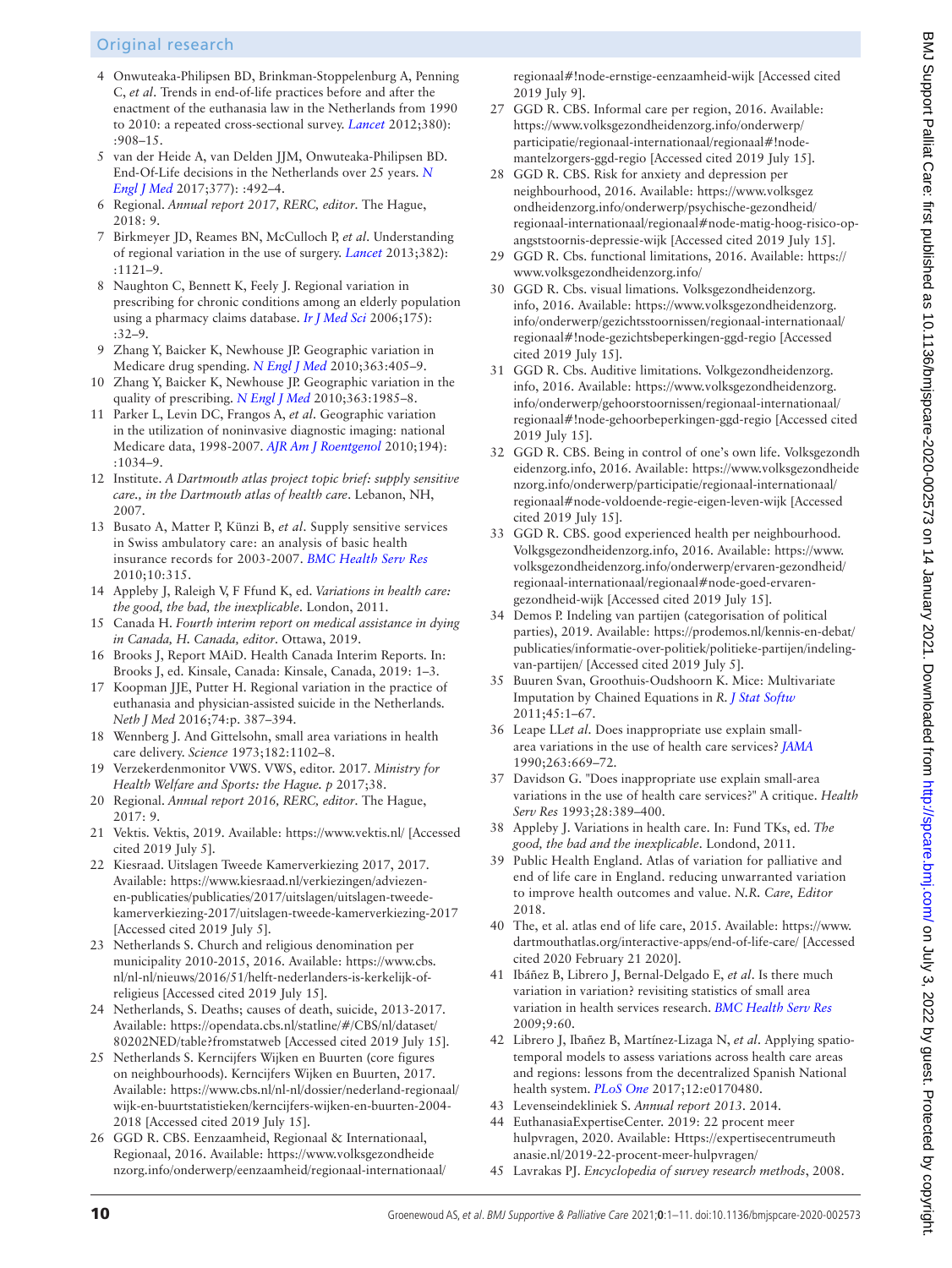# Original research

- <span id="page-10-0"></span>46 Mulley AG. Inconvenient truths about supplier induced demand and unwarranted variation in medical practice. *[BMJ](http://dx.doi.org/10.1136/bmj.b4073)* 2009;339: :b4073.
- 47 Skinner J. Chapter Two Causes and Consequences of Regional Variations in Health Care11This chapter was written for the Handbook of Health Economics (Vol. 2). My greatest debt is to John E. Wennberg for introducing me to the study of regional variations. I am also grateful to Handbook authors Elliott Fisher, Joseph Newhouse, Douglas Staiger, Amitabh Chandra, and especially Mark Pauly for insightful comments, and to the National Institute on Aging (PO1 AG19783) for financial support. In: Pauly MV, McGuire TG, Barros PP, eds. *Handbook of health economics*. Elsevier, 2011: 45–93.
- <span id="page-10-6"></span>48 Wennberg JE. *ProQuest (Firm), Tracking medicine a researcher's quest to understand health care*. Oxford: Oxford University Press, 2010: 319.
- <span id="page-10-1"></span>49 Ten Cate K, van Tol DG, van de Vathorst S. Considerations on requests for euthanasia or assisted suicide; a qualitative study with Dutch general practitioners. *[Fam Pract](http://dx.doi.org/10.1093/fampra/cmx041)* 2017;34:723–9.
- <span id="page-10-2"></span>50 Brinkman-Stoppelenburg A, Boddaert M, Douma J, *et al*. Palliative care in Dutch hospitals: a rapid increase in the number of expert teams, a limited number of referrals. *[BMC](http://dx.doi.org/10.1186/s12913-016-1770-2)  [Health Serv Res](http://dx.doi.org/10.1186/s12913-016-1770-2)* 2016;16:518.
- <span id="page-10-3"></span>51 Arias-Casais N. *Eapc atlas of palliative care in Europe 2019, ED. Natalia Arias-Casais, Eduardo Garralda, and C. Centeno*. Pamplona, Spain: University of Navarra, ATLANTES Research Program, Institute for Culture and Society (ICS), 2019.
- <span id="page-10-4"></span>52 Harmans L. Reasons for euthanasia in the Netherlands (in Dutch: Redenen voor toename euthanasie in Nederland). *Ned Tijdschr Geneeskd* 2019;163.
- 53 Es Av. Comfort the suffering in time (in Dutch: Verzacht Het lijden tijdig). *Medisch Contact* 2016;24:18–20.
- <span id="page-10-5"></span>54 Boddaert M*et al*. Netherlands Quality Framework for Palliative Care, A.I. In: *Simons*. IKNL: Utrecht, 2017: 100.
- 55 Wennberg JE. Unwarranted variations in healthcare delivery: implications for academic medical centres. *[BMJ](http://dx.doi.org/10.1136/bmj.325.7370.961)* 2002;325:961–4.
- <span id="page-10-7"></span>56 Kouwenhoven PSC, van Thiel GJMW, van der Heide A, *et al*. Developments in euthanasia practice in the Netherlands: balancing professional responsibility and the patient's autonomy. *[Eur J Gen Pract](http://dx.doi.org/10.1080/13814788.2018.1517154)* 2019;25:44–8.
- <span id="page-10-8"></span>57 Weeks WB, Nelson WA. Ethical issues arising from variation in health services utilization at the end of life. *[Front Health Serv](http://dx.doi.org/10.1097/01974520-201101000-00003)  [Manage](http://dx.doi.org/10.1097/01974520-201101000-00003)* 2011;27:17–26.
- <span id="page-10-9"></span>58 Westert GP, Groenewoud S, Wennberg JE, *et al*. Medical practice variation: public reporting a first necessary step to spark change. *[Int J Qual Health Care](http://dx.doi.org/10.1093/intqhc/mzy092)* 2018;30:731–5.
- <span id="page-10-10"></span>59 Wallace AS, Fiveash JB, Williams CP, *et al*. Choosing wisely at the end of life: use of shorter courses of palliative radiation therapy for bone metastasis. *[Int J Radiat Oncol Biol Phys](http://dx.doi.org/10.1016/j.ijrobp.2018.05.061)* 2018;102:320–4.
- 60 Lin C-Y, Lee Y-C. Choosing and Doing wisely: triage level I resuscitation a possible new field for starting palliative care and avoiding low-value care - a nationwide matchedpair retrospective cohort study in Taiwan. *[BMC Palliat Care](http://dx.doi.org/10.1186/s12904-020-00590-5)* 2020;19:87.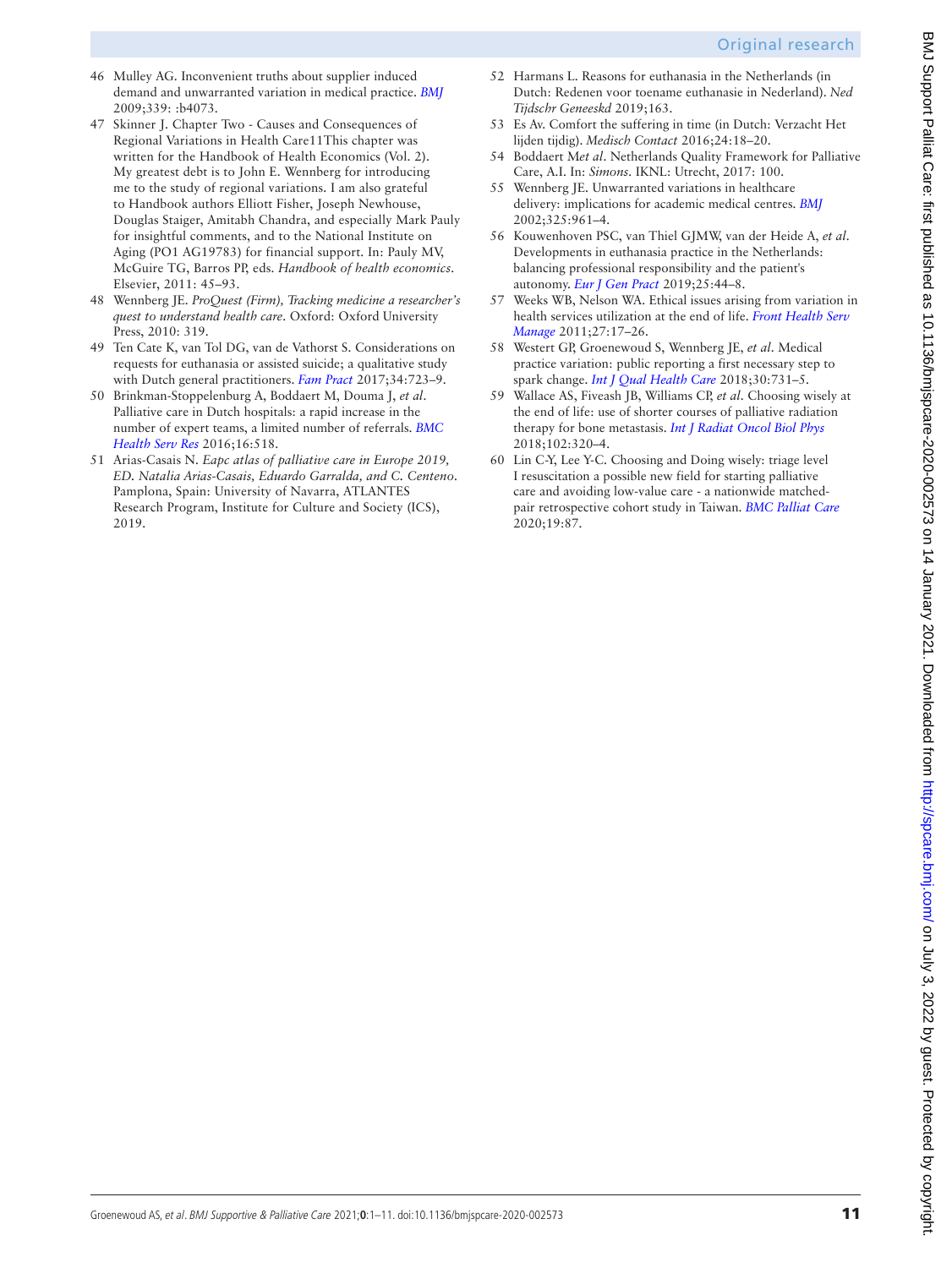# **Unexplained 7-fold variation in euthanasia rates across The Netherlands**

# *Findings may relate to underuse, overuse, or even misuse, say researchers*

There's a 7-fold unexplained variation in rates of euthanasia across The Netherlands, reveals an analysis of health insurance claims data, published online in the journal *BMJ Supportive & Palliative Care.*

It's not clear if these differences relate to underuse, overuse, or even misuse, say the researchers.

The Netherlands was the first country in the world to legalise euthanasia and physician-assisted suicide, introducing preliminary legislation in 1994, followed by a fully fledged law in 2002. The practice has been tolerated, however, since 1985.

Official data show that the number of euthanasia cases has risen more or less continuously since 2006, reaching 6361 in 2019. These cases make up just a small proportion of all deaths, but they have doubled from just under 2% in 2002 to just over 4% in 2019.

And it's not clear if there are regional patterns across the country, and what factors might be driving any such differences.

To explore this further, the researchers analysed national insurance data, covering all healthcare claims for the 12 months preceding the deaths of Dutch residents between 2013 and 2017.

They focused on euthanasia carried out by family doctors, which comprised 85% of all euthanasia cases, to calculate rates for 90 regions, 388 municipalities, and 196 districts in the three largest Dutch cities: Amsterdam; Rotterdam; and The Hague.

They also retrieved information from national datasets to tease out the potential association between any regional differences and demographic, socioeconomic, personal preferences, such as religious beliefs and political affiliations, and health factors.

Some 25,979 claims for euthanasia were made between 2013 and 2017, with slightly more men than women opting for the procedure every year. The average age increased from 71 in 2013 to 73 in 2017.

The numbers of procedures varied widely across the country. The regions with the highest proportion of euthanasia cases as a proportion of all deaths, referred to as the euthanasia ratio, had roughly five times more euthanasia deaths than in the regions with the lowest.

While this ratio fell over the five years, this was mainly due to a sharper increase in the ratio in areas with relatively low rates of euthanasia than in regions with higher rates.

In municipalities with at least 100 deaths and at least one euthanasia case a year, the differences are much greater, varying by a factor of between 27 and 17 throughout the 5-year period.

There were also striking differences between the three largest cities in the Netherlands.